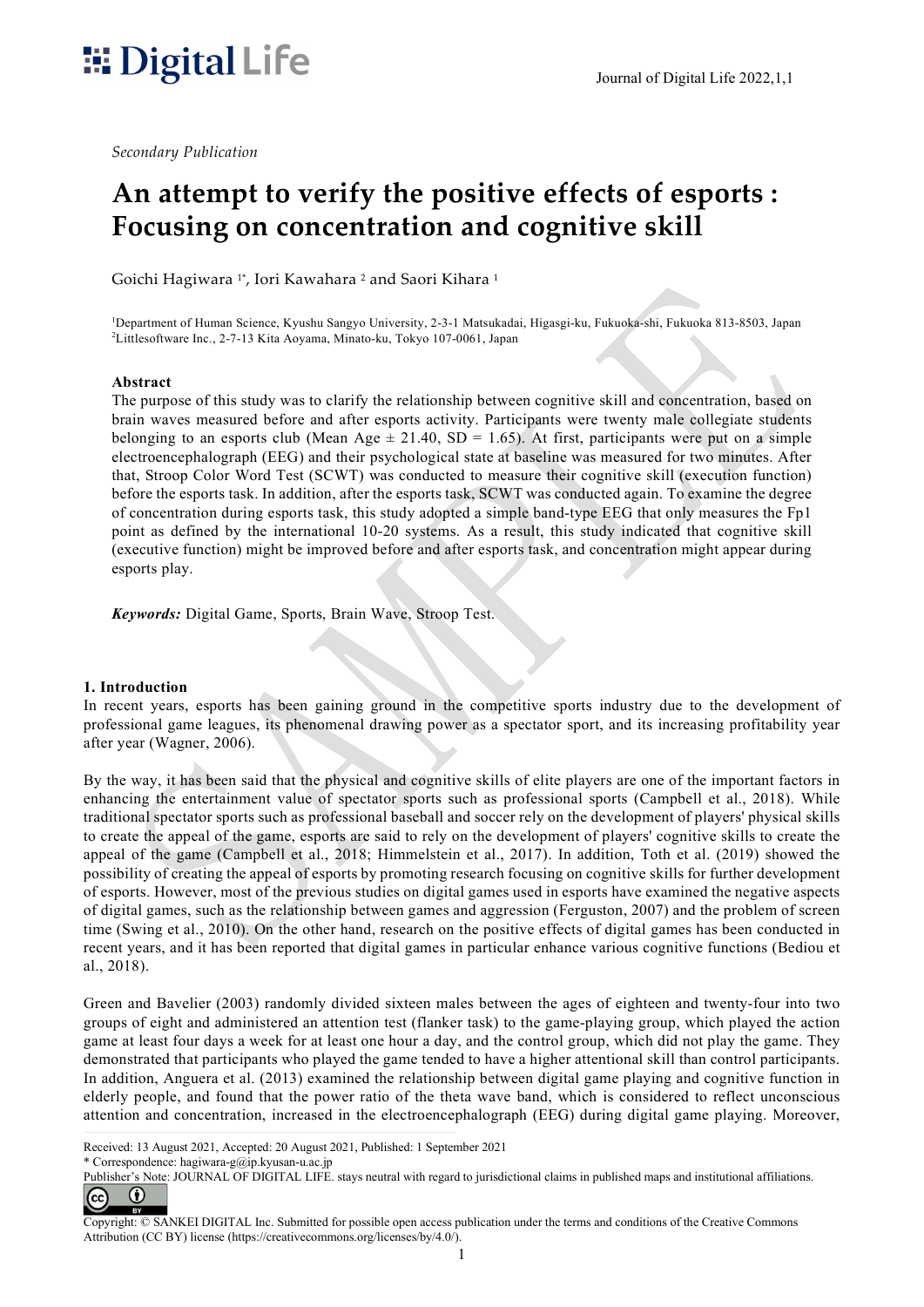Lim et al. Furthermore, Lim et al. (2019) measured the EEG of university students while playing League of Legend, a global esports title, and reported an increase in the power ratio of the beta wave band, which reflects selective concentration in the frontal lobe. In Japan, Hagiwara et al. (2019) examined the cognitive effects of soccer games on university students and found that the results of cognitive function tests were significantly better in the group that played soccer games for ten minutes than in the control group. In addition, they demonstrated that comparison of the concentration extracted from the EEG before and during the game showed that the power ratio of the beta wave band increased during the game, and the concentration level tended to be significantly higher. However, in Japan, there have been few studies dealing with esports in sports science research, and it is necessary to verify the effects of esports from the perspective of sports in a broad sense, although esports are not physical exercise. Therefore, the purpose of this study was to clarify the relationship between cognitive skills and concentration extracted from EEG before and after esports activities.

# 2. Methods

# 2.1. Participants

Participants were twenty male university students (mean age  $\pm 21.40$ , SD=1.65) who belonged to an esports club (tentative name). The average weekly activity time of the subjects was 17.55±7.41 hours. The subjects were fully informed of the contents of the experiment and the risks associated with the measurement, and the experiment was conducted with sufficient care and consideration for their physical condition after obtaining their written and oral consent.

# 2.2. Measuring and evaluating cognitive skills

The Stroop test was used to measure cognitive skills. The Stroop test generally consists of two tasks: a congruent task in which the participants are required to answer the color indicated by the letter for the four colors (red, blue, green, and yellow) as accurately and quickly as possible, and a incongruent task in which the participants are required to answer the ink color of a letter whose meaning is incongruent with the color of the letter as accurately and quickly as possible (Watanabe, 2009; Fukuhara et al., 2013). In particular, the incongruent task is used as an index to measure the executive function to control behavior, which is one of the cognitive skills, because responses to the ink color of letters whose color and letter meanings are incongruent are inhibited by information about the letters (linguistic information) as well as the color names (sensory information) (Fukuhara et al., 2013). Omori (2017) examined the relationship between the Stroop test performance and low-intensity exercise in ten male university students, and compared executive functions by measuring the reaction time (in seconds) to perform a ten-question task using a discrepancy task. In addition, Wakisaka and Hashimoto (2012) reported that the reaction time obtained from the Stroop test task has high reliability and stability in measuring executive function, which is one of the cognitive skills. In this study, we asked twenty questions each of congruent and incongruent tasks of the Stroop test. In addition, Kageyama (2017) reviewed previous studies on cognitive function tests using tablet terminals and reported that tablet terminals are useful as a new research method for psychological studies when examining cognitive and executive functions, so we adopted the Stroop test using tablet terminals. In this study, we used the Hakaro Series Stroop Test (Digital Standard, Inc., Osaka, Japan). This application can be used to perform the Stroop task (congruent and incongruent tasks) easily using a tablet device, and we judged that it would be less burdensome for the subjects. The test consists of twenty questions each for congruent and incongruent tasks, and the questions start three seconds after the subject presses the start button, and each question is set to switch to the next question after the subject answers it. Each question is set to switch to the next question after the subject answers it, and each task is set to randomly switch questions. The Stroop test was conducted on an Apple iPad mini tablet device (Apple Inc., California, USA).

#### 2.3. Measuring and evaluating concentration in esports activities

We adopted electroencephalography (EEG) to measure the level of concentration in esports activities. EEG is an electrical signal generated by the brain and can measure human psychological state in real time (Hotta & Kohata, 2017). It is also easier to measure in daily life environment than other brain activity measurements (Mitsukura, 2016a). Therefore, we adopted EEG measurement in this study. In addition, conventional EEG measurement requires a large measuring device with a large number of electrodes to measure EEG from multiple locations. Therefore, in recent years, except for precise verification research at the medical level, the mainstream of psychological state estimation research has been conducted using a simple EEG (Ohkubo et al., 2018; Mitsukura, 2016b; Yoshida et al., 2013). In this study, we will also use a simple EEG to measure the level of concentration. Since Fp1 is located in the left frontal lobe, there is no need to be concerned about the noise caused by the hair on the head, and the EEG obtained from Fp1 has been shown to be appropriate for obtaining the psychological state of human beings (Mitsukura, 2016b; Fukai et al., 2013). In this study, we use a band-type simple EEG that uses a chip for acquiring EEG signals (NeuroSky, Inc., California, USA) and the Sports KANSEI (Littlesoftware Inc., Tokyo, Japan) that records the acquired data on a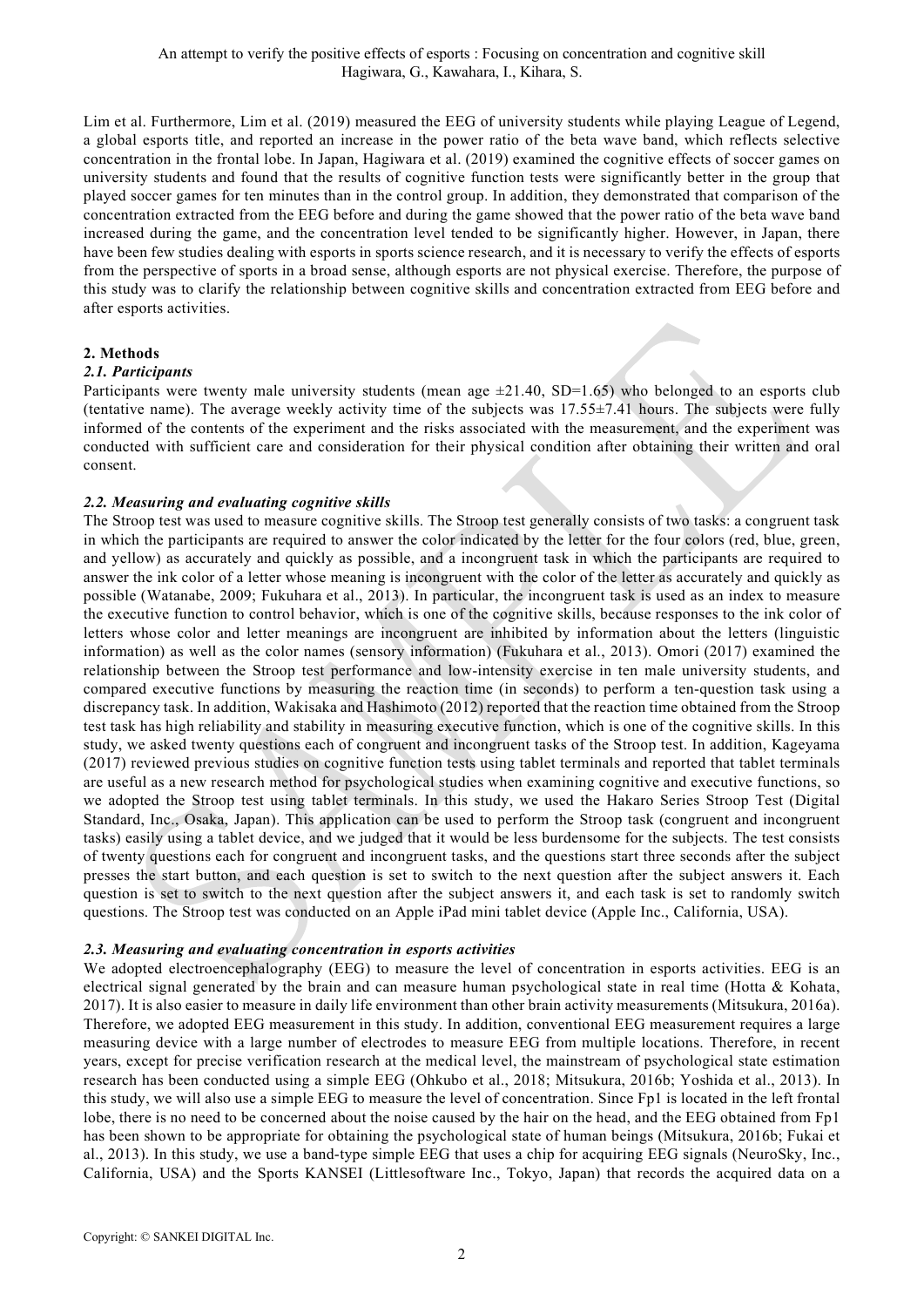smartphone and outputs the data as sensitivity values. In this study, two frequency bands, the frequency band of betawaves and the frequency band of SMR waves, are adopted to evaluate the degree of concentration. The beta wave is a frequency band of brain waves extracted during concentration with eyes open (Hagiwara et al., 2019; Friel, 2007; Heinrich et al., 2007) and it appears when processing information that is selectively received (Connor, 1997). On the other hand, the SMR wave (sensory motor rhythm) is a frequency band of brain waves that appears during a relaxed yet focused psychological state (Heinrich et al., 2007; Omura, 2010).

Next, I will explain the basic concept of the Sport KANSEI, which calculates the power ratio of the frequency band of beta-waves and SMR waves. The potential difference obtained from the electrodes on the forehead and earlobe of the left frontal lobe (Fp1) was amplified by the circuit in the measuring instrument, digitized at 512 samples/second, processed by HANNING window, and then analyzed by fast Fourier transform to obtain the power spectrum. The power spectrum was analyzed by Fast Fourier Transform. From the obtained power spectrum, the sum of the power of each frequency band was calculated, and the percentage of the total power is shown as a relative value. Since the amplitude of each frequency band is different (Maeda et al., 2012), the sum of the power of each frequency band cannot be used, so the average of the power of each band is taken and this value is used as the representative value for each frequency band. The calculation method used the following Formula as a standard for analysis.

$$
P_{x} = \sum_{f=F_{\min}^{x}}^{F_{\max}^{x}} V_{f} / (F_{\max}^{x} - F_{\min}^{x} + 1)
$$
 (1)  

$$
P_{sum} = P_{\delta} + P_{\theta} + P_{\alpha} + P_{\beta}
$$
 (2)  

$$
R_{x} = P_{x} / P_{\text{sum}}
$$
 (3)

The average Px of the x-wave power was calculated by Formula  $(1)$ , where Vf is the power of the EEG at the frequency  $f$ [Hz]. Since this study concerns the SMR-wave band (10Hz to 11.75Hz), the beta wave band (13 Hz to 29.75 Hz), when x = beta, it becomes (13, 29.75) [Hz], and the numerical value is applied to ( $Fxmax - Fxmin$ ) in Formula (1). Next, the sum of the power averages (*Psum*) in each frequency band is calculated by Formula (2). The ratio  $(Rx)$ included in the total power of the beta wave band was calculated in Formula (3).

Based on the above calculation method, the Sports KANSEI (Littlesoftware Inc., Tokyo, Japan) normalized the power ratio that can be taken in the SMR and the beta band to the value of 0-100.

#### 2.4. Experimental procedure

The experimental procedure was based on previous studies (Fukuhara et al., 2013) using the Stroop test, and the following steps were taken.

- 1. Explain the experiment to the participants and obtain informed consent
- 2. Practicing the car racing-type esports task and wearing the EEG
- 3. Measurement of the baseline concentrate state in a seated position with eyes open (two minutes)
- 4. Stroop test (first time)
- 5. Car racing-type esports tasks (three trials) \*Note
- 6. Stroop test (second time)
- 7. Remove the EEG
- 8. Finish

In this study, in order to compare the level of concentration during the baseline state and the level of concentration during the esports task, the average of the level of concentration during the two-minute baseline measurement was used as the baseline state, and the average of the level of concentration during the three trials was used as the level of concentration during the esports task. In addition, referring to Green and Bavelierm (2003), the participants were asked to perform car racing-type esports at least four days a week for at least one hour a day for six months. For the esports task, we used the Nintendo Switch and MARIOKART Deluxe 8 (Nintendo Co., Ltd., Kyoto, Japan). In addition,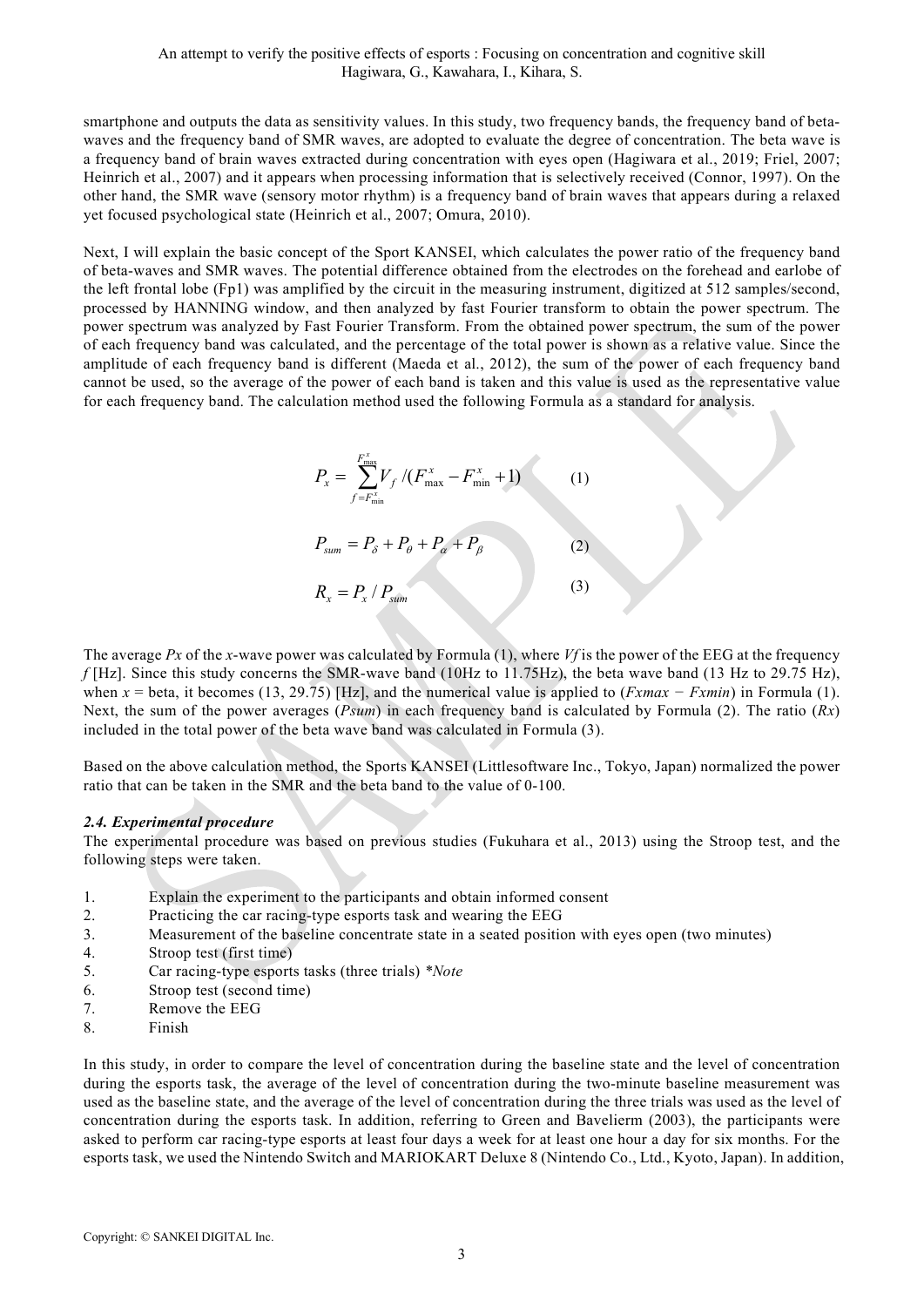the course used for the task was Mario Kart Stadium, and the mode was set to the Time Attack, in which one player makes three laps around the course. The participants were given a choice of characters and machines to use.

# 2.4. Analysis

In order to compare the changes in executive function, which is one of the cognitive skills, the reaction time (seconds) in the Stroop test before and after the esports task was examined using a corresponding t-test. In addition, to compare the changes in concentration, the mean of concentration during the baseline state and during the esports task was examined using a corresponding t-test. SPSS 25.0 (IBM, Inc., New York, USA) was used for the analysis.

# 3. Results

#### 3.1. Comparison of cognitive skills before and after the esports task

In order to compare the changes in cognitive skills (executive function) before and after the esports task, the reaction time in the Stroop test was tested using a paired t-test. The results showed that there were significant differences in both congruent and incongruent tasks (congruent task: t=5.24, p<.001; incongruent task: t=7.01, p<.001). As a result, significant differences were found between the congruent and incongruent tasks (congruent task: t=5.24, p<.001; incongruent task:  $t=7.01$ ,  $p<001$ ), and the reaction time was significantly faster before and after the esports task (congruent task: before task; M=14.68±2.25 sec, after task; M=13.02±1.59 sec, incongruent task: before task; M=17.16±2.36 sec, after task; M=13.94±1.39 sec) (Figure 1).



Figure 1. Results of comparison in cognitive skills before and after the esports task

#### 3.2. Comparison of concentration levels extracted from EEG

In order to compare the differences in concentration extracted from the EEG, the corresponding t-tests were performed on the mean values of the EEG in baseline conditions and during the esports task. The results indicated that there were significant differences in the beta wave and the SMR wave band power ratio ( $t=8.38$ ,  $p<.001$ , and  $t=9.69$ ,  $p<.001$ , respectively). The beta wave band power ratio during esports task (M=40.85, SD=9.67) was significantly higher than in baseline conditions ( $M=16.29$ ,  $SD=9.95$ ). In addition, the SMR wave band power ratio during play esports (M=61.33, SD=4.77) was significantly higher than in baseline conditions (M=42.62, SD=8.96) (Figure 2).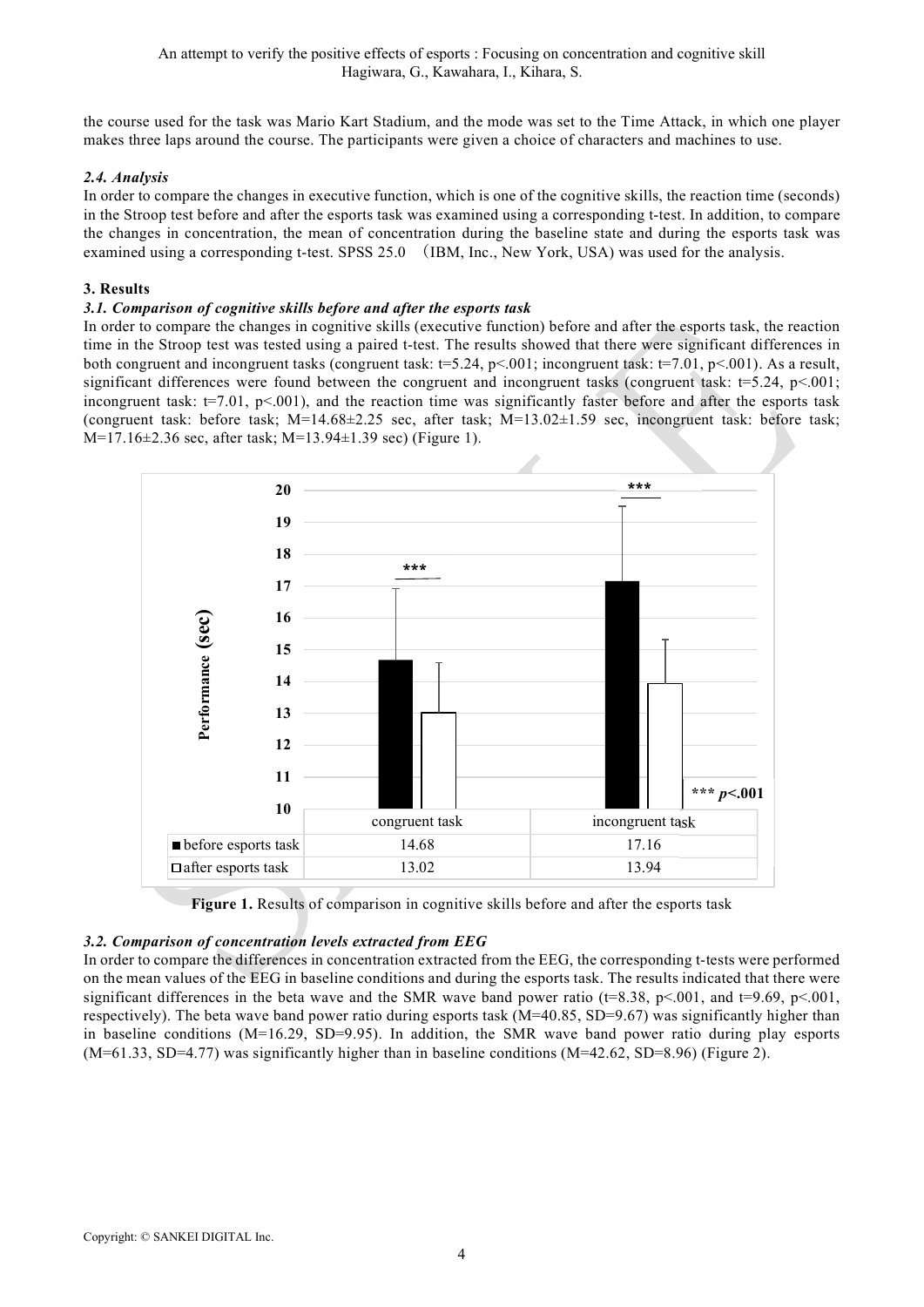

Figure 2. Results of comparison in concentration extracted from EEG before and during the esports task

# 4. Discussion

The purpose of this study was to clarify the relationship between cognitive skills and concentration extracted from EEG before and after the activity using car racing-type esports.

Green and Bavelier (2003) examined the effects of action games on adolescents, and found that playing fast-paced games resulted in faster information processing. The results of this study also indicated that the reaction time of the participants to the task performance became faster, indicating that racing-type esports may also contribute to the improvement of executive function, which is one of the cognitive skills. In addition, a previous study (Toth et al., 2019) conducted on esports-athletes demonstrated that the reaction time to the Stroop task was significantly faster for higher level players, indicating that those who continuously perform esports have higher cognitive skills. In addition, Anguera et al. (2013) examined the effects of digital games on the elderly, found that the performance of cognitive functional tests improved after digital games, and further development of esports research in Japan is expected by conducting future studies on the elderly.

Lim et al. (2019) examined the EEG of thirty-three esports players in South Korea, and found that the power ratio of the beta and SMR wave bands obtained from Fp1 increased during the esports activity compared to the resting state. In other words, esports activities may lead to selective concentration and concentration during complete immersion in an gaming activity. On the other hand, Anguera et al. (2013) reported that the power ratio of the theta wave band, which is considered to reflect unconscious attention and concentration, increased in the EEG of elderly people during game play. In the future, it may be necessary to focus on indices other than selective concentration.

In this study, we attempted to examine the relationship between car racing-type esports activities, cognitive skills (executive function), and concentration, and presented some findings, but there are limitations and issues to be addressed. In this study, the reaction time of the Stroop test using a tablet device was determined to verify the executive function, which is one of the cognitive skills, but there is a possibility of measurement error depending on the tablet device used in the verification. Sharts et al. (2015) examined the time required for stimulus presentation, tapping, and response on four types of tablet devices, and found that measurement errors may occur depending on the type of tablet device used. In addition, the verification tests using tablet devices may include game elements, which may affect the results. Therefore, it is necessary to consider measurement methods other than tablet terminals in the future.

This study found that the relationship between cognitive skills and concentration extracted from EEG before and after the activity using car racing-type esports. However, research on esports is still in the accumulation stage in Japan, and it will be necessary to promote further research on esports.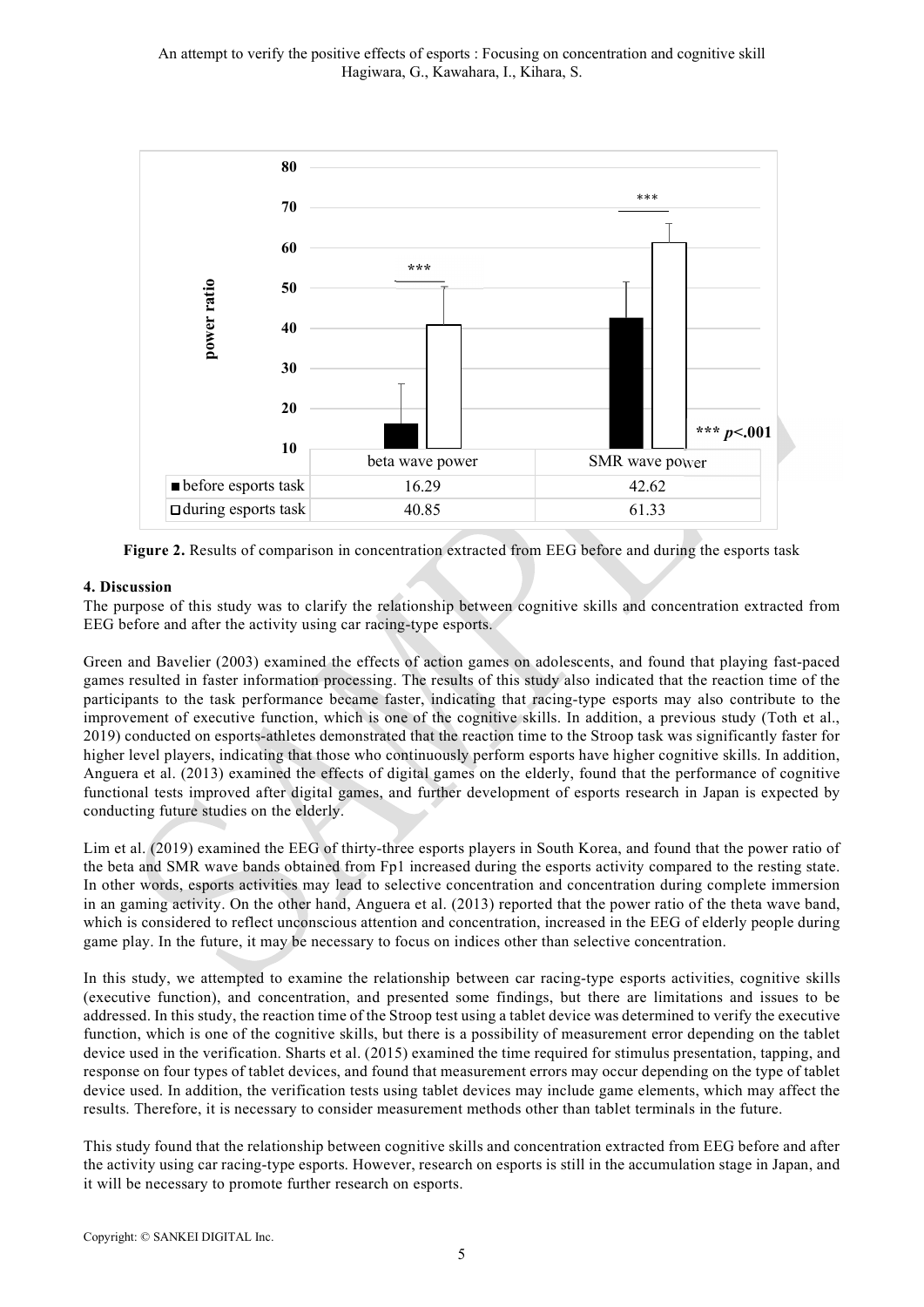#### Author Contributions

Conceptualization, G.H.; methodology, G.H.; software, I.K; validation, G.H., I.K. and S.K.; formal analysis, G.H.; investigation, S.K.; resources, I.K.; data curation, S.K.; writing—original draft preparation, G.H.; writing—review and editing, G.H.; visualization, G.H.; supervision, G.H.; project administration, G.H.; funding acquisition, I.K.

#### Funding

This research received no external funding.

#### Institutional Review Board Statement

The study was conducted according to the Declaration of Helsinki, and approved by the Institutional Review Board of the National Institute of Fitness and Sports in Kanoya.

# Informed Consent Statement

Informed consent was obtained from all participants involved in the study.

#### Conflicts of Interest

The authors declare no conflict of interest.

#### Acknowledgments

This paper is a translation into English of the following research paper, which has already been published in Japanese. Hagiwara, G., Kawahara, I., & Kihara, S. (2020). An attempt to verify the positive effects of esports: Focusing on concentration and cognitive skill. Journal of Japan Society of Sports Industry, 30(3), 239-246. https://doi.org/10.5997/sposun.30.3\_239

#### References

- Anguera, J. A., et al. (2013). Video game training enhances cognitive control in older adults. Nature, 501(7465), 97– 101. https://doi.org/10.1038/nature12486
- Bediou, B., et al. (2018). Meta-analysis of action video game impact on perceptual, attentional, and cognitive skills. Psychological bulletin, 144(1), 77–110. https://doi.org/10.1037/bul0000130
- Campbell, M. J. et al. (2018). eSports: a new window on neurocognitive expertise?, Progress in Brain Research, 240, 161-174. https://doi.org/ 10.1016/bs.pbr.2018.09.006
- Connor, M. J. (1997). Making judgements about attention and concentration levels : How can we know what to expect?, Emotional and Behavioural Difficulties, 2, 14-20. https://doi.org/10.1080/1363275970020203
- Ferguston, C. J. (2007). The good, the bad and the ugly : a meta-analytic review of positive and negative effects of violent video games, The Psychiatric Quarterly, 78, 309-316. https://doi.org/10.1007/s11126-007-9056-9
- Friel P. N. (2007). EEG biofeedback in the treatment of attention deficit hyperactivity disorder. Alternative medicine review : a journal of clinical therapeutic, 12(2), 146–151.
- Fukai, H. et al. (2013). A design of the preference acquisition detection system using the EEG, International Journal of Intelligent Information Systems, 2, 19-25. https://doi.org/10.11648/j. ijiis.20130201.13
- Fukuhara, M. et al. (2017). Discussion of the relation between the cerebral blood flow and reaction time during Stroop test, The Science and Engineering Review of Doshisha University, 53(4), 185-190. https://doi.org/10.14988/pa.2017.0000012954
- Green, C. S., & Bavelier, D. (2003). Action video game modifies visual selective attention. Nature, 423(6939), 534– 537. https://doi.org/10.1038/nature01647
- Hagiwara, G. Akiyama, D., & Takeshita, S. (2019). Examining effectiveness of e-sports activity in Japan, Journal of Human Sport and Exercise, 14, 1038-1045. https://doi.org/10.14198/jhse.2019.14.Proc4.66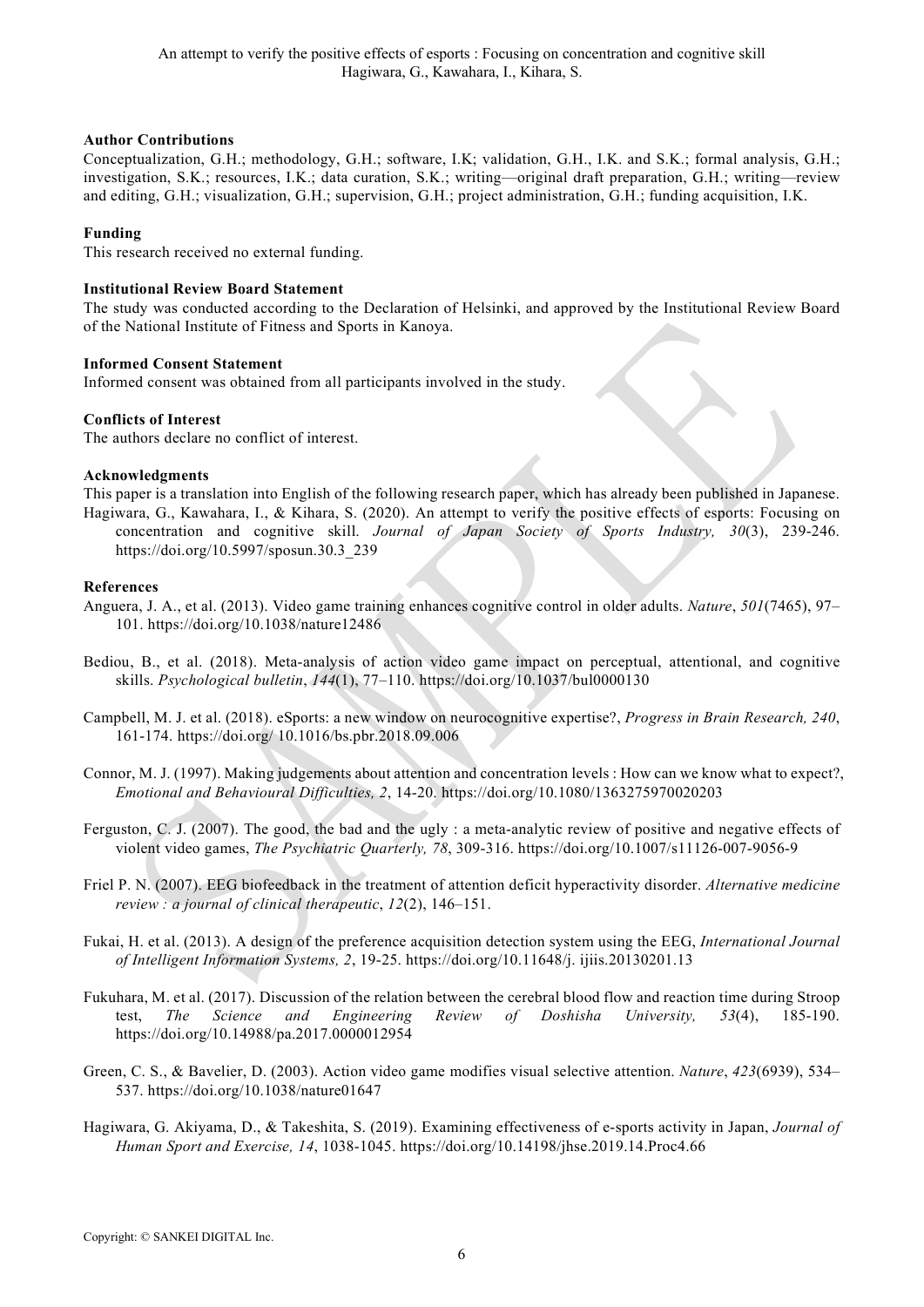- Heinrich, H., Gevensleben, H., & Strehl, U. (2007). Annotation: neurofeedback train your brain to train behaviour. Journal of child psychology and psychiatry, and allied disciplines, 48(1), 3–16. https://doi.org/10.1111/j.1469-7610.2006.01665.x
- Himmelstein, D. et al. (2017). An exploration of mental skills among competitive league of legend players, International Journal of Gaming Computer-Mediated Simulations, 9, 1-21. https://doi.org/10.4018/IJGCMS.2017040101
- Hotta, M., & Kohata, Y. (2017). The evaluation of usability of EC site using electroencephalogram (EEG). Proceedings of the 19th Japan Society of Kansei Engineering, 1-5.
- Kageyama, N. (2017). The usability of tablet-computer as a new tool for assessing cognitive function, The Japanese Journal of Psychonomic Science, 35(2), 142-148. https://doi.org/10.14947/psychono.35.25
- Lim, S., Yeo, M., & Yoon, G. (2019). Comparison between Concentration and Immersion Based on EEG Analysis. Sensors (Basel, Switzerland), 19(7), 1669. https://doi.org/10.3390/s19071669
- Maeda, Y., Ishii, R., & Takahashi, Y. (2012). Construction of relaxation sound generation system used electroencephalogram information, Journal of Japan Society for Fuzzy Theory and Intelligent Informatics, 24(5), 967-978. https://doi.org/10.3156/jsoft.24.967
- Mitsukura, Y. (2016a). KANSEI analyzing by EEG, The Journal of The Institute of Electrical Engineers of Japan, 136(10), 687-690. https://doi.org/10.1541/ieejjournal.136.687
- Mitsukura, Y. (2016b). EEG signal processing for real applications, *Journal of Signal Processing*, 20(1), 1-7. https://doi.org/10.2299/jsp.20.1
- Ohkubo, T., Yamamaru, K., & Koshimizu, S. (2018). Development of the impression detection system by using a portable EEG device for tourist impression analysis, Transactions of Japan Society of Kansei Engineering, 17(2), 285-291. https://doi.org/10.5057/jjske.TJSKE-D-17-00082
- Omori, K. (2017). Effect of an acute low-intensity exercise on Stroop Color-Work Test performance, Surugadai University Studies, 54, 1-5. https://doi.org/10.15004/00001703
- Omura, K. (2010). Prospect of neurofeedback in the field of education, Bulletin of the Yamagata University Educational science, 15(1), 67-84.
- Schatz, P., Ybarra, V., & Leitner, D. (2015). Validating the Accuracy of Reaction Time Assessment on Computer-Based Tablet Devices. Assessment, 22(4), 405-410. https://doi.org/10.1177/1073191114566622
- Sung, Y. et al. (2012). A framework for processing brain waves used in a brain-computer interface, Journal of Information Processing Systems, 8, 315-330. https://doi.org/10.3745/JIPS.2012.8.2.315
- Swing, E. L., Gentile, D. A., Anderson, C. A., & Walsh, D. A. (2010). Television and video game exposure and the development of attention problems. Pediatrics, 126(2), 214–221. https://doi.org/10.1542/peds.2009-1508
- Toth, A. J. et al. (2019). The color-word stroop task does not differentiate cognitive inhibition ability among esports gamers of varying expertise, frontiers in Psychology, 10, 2852. https://doi.org/10.3389/fpsyg.2019.02852
- Wagner, M. G. (2006). "On the scientific relevance of eSports", Proceedings of the 2006 International Conference on Internet Computing and Conference on Computer Game Development, 437-440.
- Wakisaka, K., & Hashimoto, S. (2012). Effect of difficulty of Stroop tasks on P300 amplitude and latency: One word task on five colors and five words task on five colors, Japanese Journal of Physiological Anthropology, 17(1), 23-30. https://doi.org/10.20718/jjpa.17.1\_23